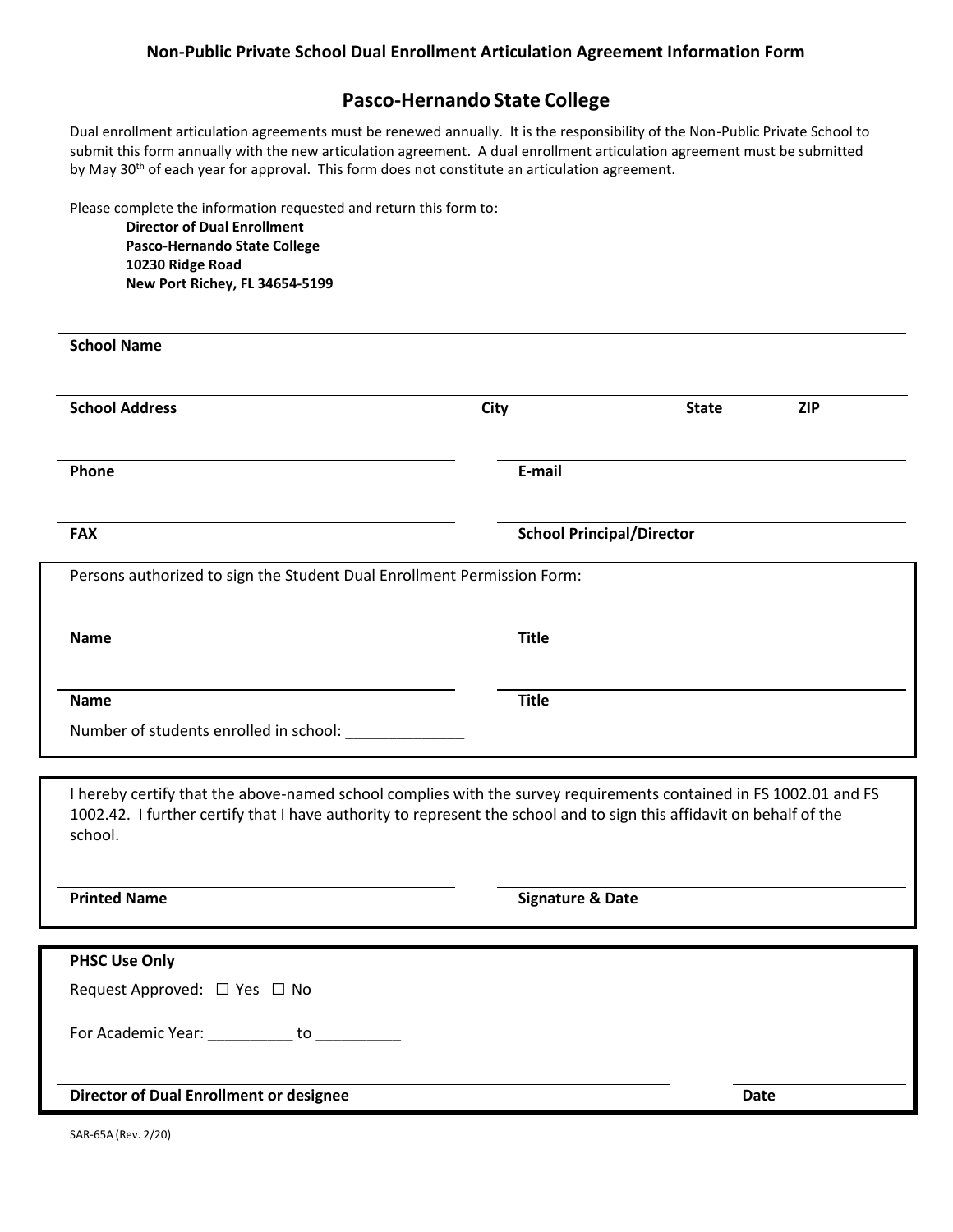# **Non-Public/Private School Dual Enrollment Articulation Agreement For College Level Instruction 2021 - 2022**

This Agreement is made on this \_\_\_\_\_\_ day of \_\_\_\_\_\_\_\_\_\_\_\_\_\_, 20\_\_, by and between:

| <b>NAME OF NON-PUBLIC/PRIVATE SCHOOL</b> |  |
|------------------------------------------|--|
|                                          |  |
|                                          |  |
| <b>ADDRESS</b>                           |  |

(hereafter referred to as "the School") and the District Board of Trustees of Pasco-Hernando State College (hereafter referred to as "College" or "PHSC"). The School and PHSC hereafter shall collectively be referred to as the "Parties."

*Whereas* the School wishes to make dual enrollment college level instruction available to its students at the campuses of PHSC, and

*Whereas* PHSC wishes to offer certain college level courses to students of the School on a dual enrollment basis,

*Now Therefore*, in consideration of the mutual promises contained herein, the parties agree to the following terms and conditions.

## **I. Authority for and Purpose of this Agreement**

This Agreement is entered into pursuant to the authority of Chapters 1002, 1004 and 1007, Florida Statutes.

The purpose of this Agreement is to shorten the time necessary for a student to complete the requirements for obtaining a degree, broaden the scope of curricular options available to students, and to increase the depth of study available for a particular subject.

## **II. Term of this Agreement**

This Agreement shall be effective for the 12- month period beginning August 1, 2021 until July 31, 2022. If the School wishes to renew this arrangement for an additional period, the School must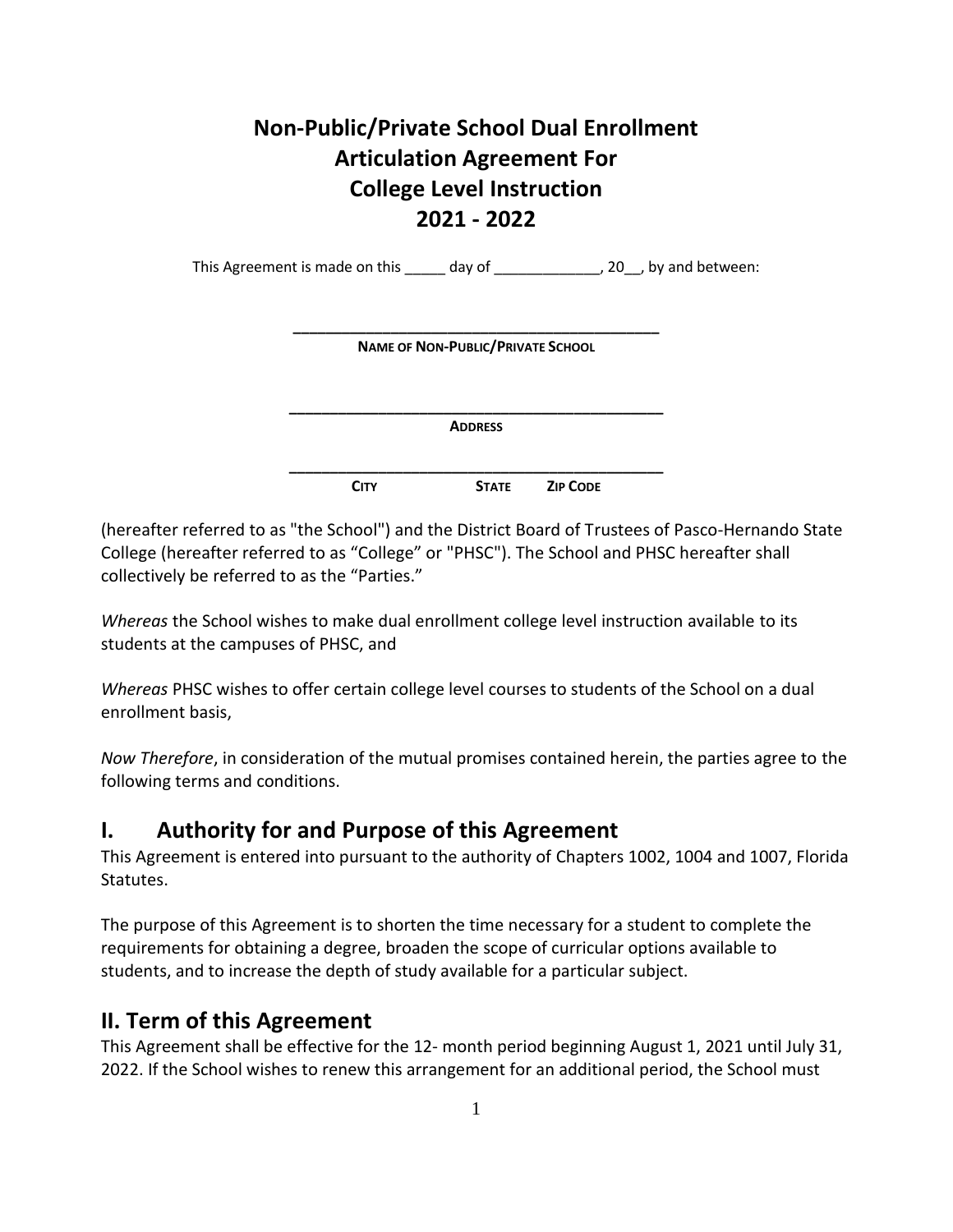submit the required documentation (found on the PHSC website) to PHSC by the published deadline, evidencing continuing compliance with Chapters 1002, 1004, and 1007, Florida Statutes. A current valid articulation agreement must be in effect before a student will be permitted to register for courses pursuant to this arrangement.

# **III. Student Initial and Continued Eligibility Requirements, Testing, and Advisement:**

Pasco-Hernando State College's District Board of Trustees may establish additional initial student eligibility requirements to ensure student readiness for postsecondary instruction (Section 1007.271(3), Florida Statutes).

**Initial Eligibility Requirements:** To be eligible to enroll at PHSC as a dual enrollment student under this Agreement, the student must meet the following eligibility requirements:

- 1. The student must be enrolled in a Florida non-public secondary school which is in compliance with the Department of Education registration requirements contained in Sections 1002.01 and 1002.42, Florida Statutes.
- 2. The student must have a documented unweighted cumulative high school grade point average of at least 3.0 on a 4.0 scale.
- 3. Students who plan to enroll in dual enrollment academic college credit courses must achieve a minimum score on a common placement test approved by the Florida Department of Education (FLDOE) which will demonstrate a student's readiness for college level work as established in State Board of Education Rule 6A-10.0315. A complete common placement test score (all subjects: English, Reading, and Mathematics) must be on file with PHSC prior to the student registering for classes.
- 4. The Non-Public/Private School must submit, for each dual enrollment student, documentation acceptable to PHSC, such as a transcript, to be used to accurately verify a student's grade level.

Based on test scores and course placement, students may be eligible for a maximum of 16 credit hours in fall and spring semesters, taken at the non-public secondary school and with PHSC. The student's eligibility for number of credit hours per semester with PHSC is based on their recorded grade level.

**Sixth grade through ninth grade:** students who are eligible to take dual enrollment courses may enroll in up to three (3) credit hours of courses offered *online only* by PHSC per semester. They may take classes in any term available.

**Tenth grade:** students who are eligible to take dual enrollment courses may enroll in up to seven (7) credit hours of their maximum course load per semester in courses offered on PHSC campuses or online. They may take classes in any term available.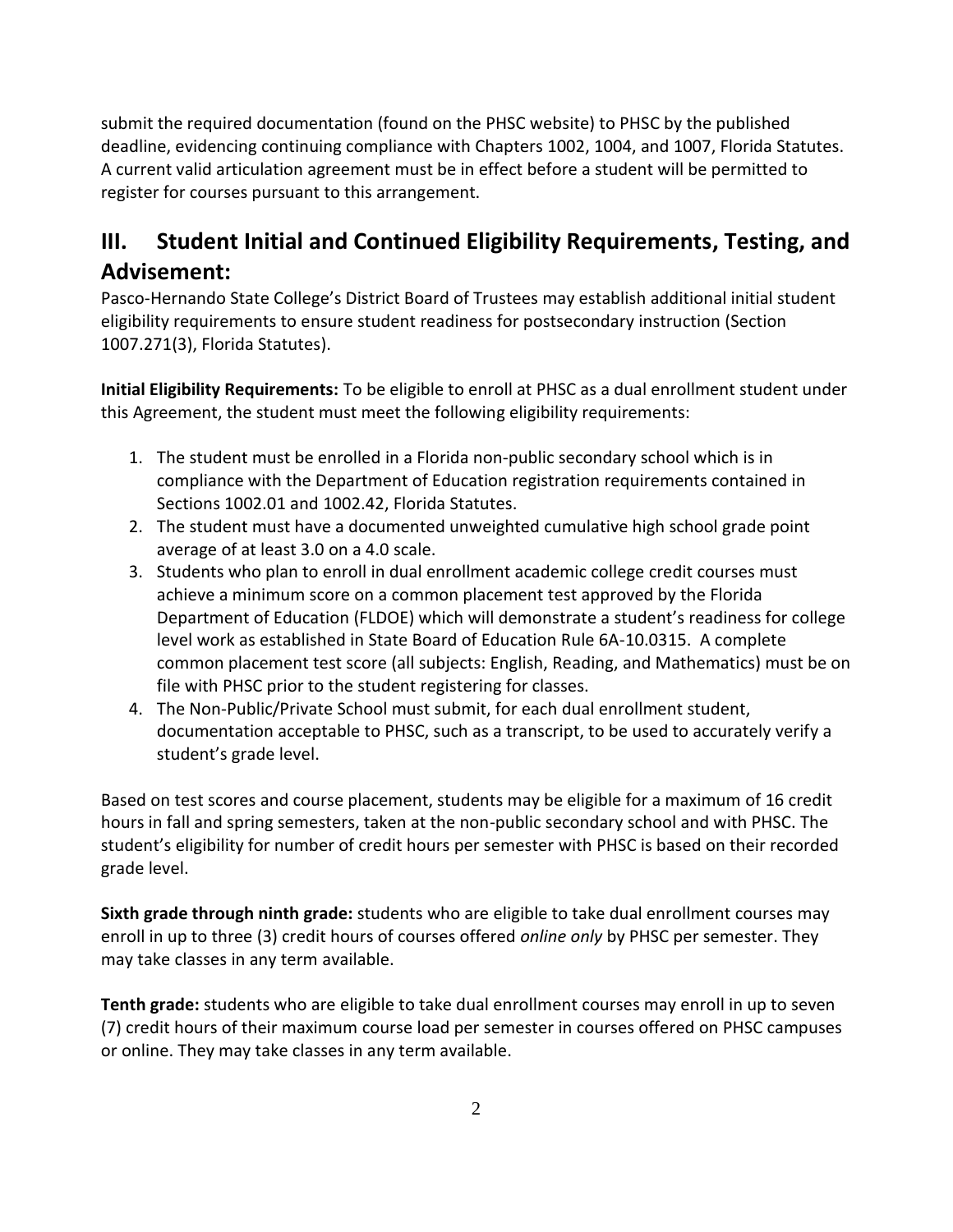**Eleventh grade:** students who are eligible to take dual enrollment courses may enroll in up to sixteen (16) credit hours offered at the School and/or on PHSC campuses, or online, in fall and spring semesters and up to eight (8) credit hours in summer semester. They may take classes in any term available.

**Twelfth grade:** students who are eligible to take dual enrollment courses may enroll in up to sixteen (16) credit hours offered at the School and/or on PHSC campuses, or online, in fall and spring semesters and up to eight (8) credit hours in summer semester. They may take classes in any term available in fall and spring semesters, but only Term III or IIIA classes in the summer semester.

Students must meet the stated pre-requisite(s) and/or co-requisite(s) for each course.

Students will be permitted one attempt per dual enrollment course. A withdrawal from a dual enrollment course will count as an attempt at the course. Dual enrollment students will **NOT** be permitted to audit any dual enrollment course.

**Testing:** At PHSC testing sites, students are permitted two (2) attempts to achieve a minimum common placement test score. Additionally, dual enrollment students whose college placement test scores have not placed them into college level coursework in mathematics may take a maximum of 12 college credits that do not have a mathematics prerequisite before providing adequate college placement mathematics test scores. If college levels in mathematics are not achieved by the time the student completes 12 college credits, the student will be restricted from continuing as a dual enrollment student. Students who do not achieve a minimum score (test into ENC 1101 in both Reading and English/Sentence Skills) on a common placement test approved by the Florida Department of Education will not be eligible for any dual enrollment academic college credit course.

**Advisement:** Each dual enrollment student must meet with a PHSC academic advisor prior to registration at least once per semester that the student plans to enroll in dual enrollment courses. Dual enrollment students are limited to taking only those courses in their chosen program of study. For additional information on program(s) of study, please refer to the Academic Programs section in the current PHSC catalog.

Academic advising will include, but is not limited to, requirements for PHSC programs, prerequisites for classes, common university transfer requirements, information regarding the College's established and approved registration, drop/add, and withdrawal dates which will not be altered; that two to three hours of homework are expected for each hour spent in class, that assignment deadlines are firm; that General Education courses require completion with a grade of "C" or higher; and that all grades, including withdrawals, will become part of the student's permanent collegiate, academic transcript.

It should also be noted that the curriculum offered is a college level curriculum. The Statement of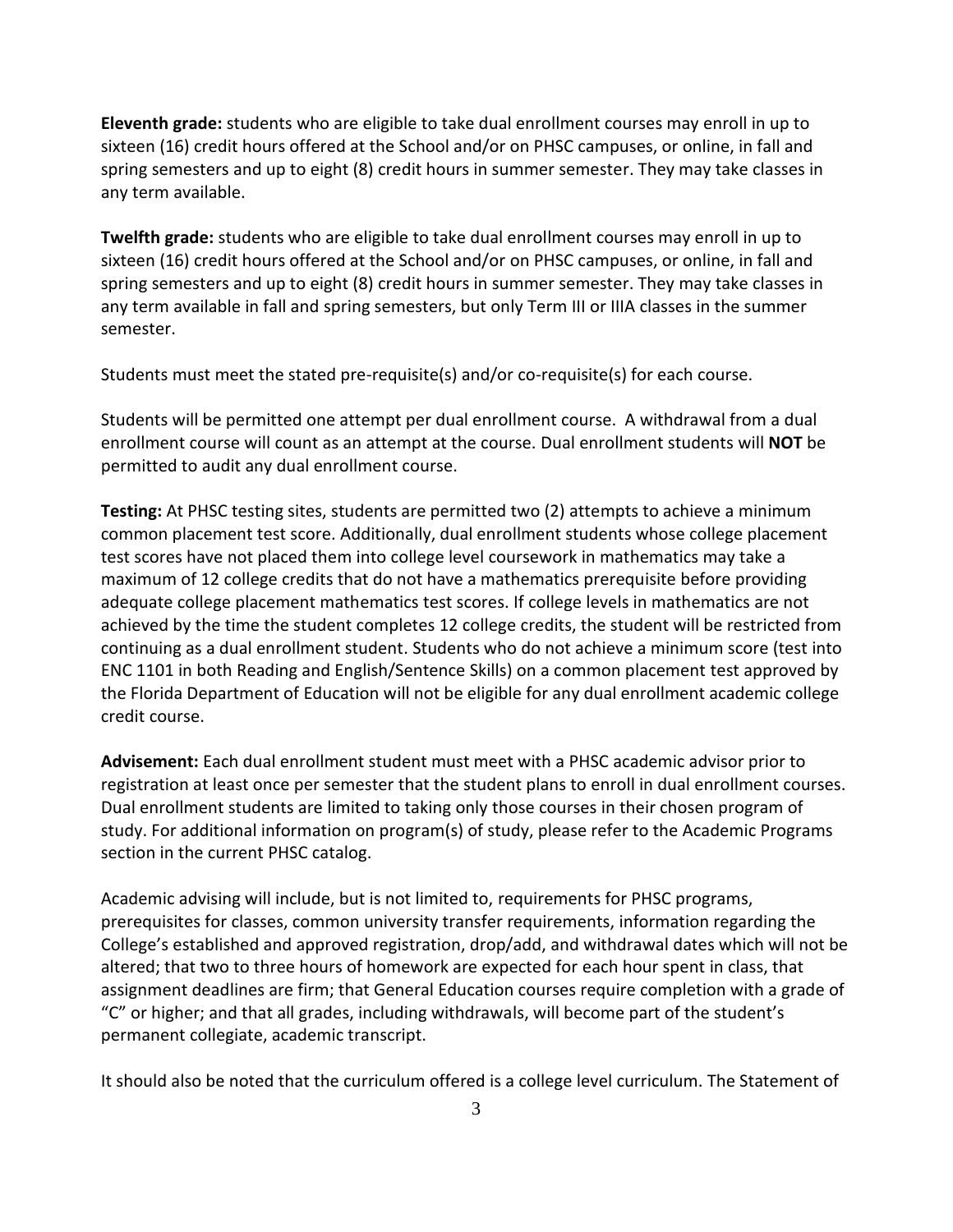Standards E3, Educational Planning indicates that college course materials and class discussions will be appropriate for college-level instruction and may reflect topics not typically included in secondary courses and as such, may contain content deemed to be controversial or of an adult nature. Courses will not be modified to the high school level to accommodate variations in student age and/or maturity. It is strongly recommended that the background and maturity level of the student be considered prior to registration in any college credit course. Course descriptions are available in the online PHSC College Catalog/Student Handbook.

#### Attendance

Students taking classes on PHSC campuses, or online with PHSC, should be aware that faculty are required to take and record class attendance and confirm active participation in online course assignments. Students who fail to attend class for a period of two consecutive weeks, or are not active in an online class, are reported as a W2 using the attendance verification process. This effectively removes the student from the class and the student will not see the course as active in Canvas or have access to the course. The student may not be reinstated by the instructor but may request reinstatement through the Exception Memo process, which would require approval from the instructor and the appropriate dean. Students should contact the Student Affairs/Academic Advising office for guidance.

#### Continued Eligibility Requirements

Student eligibility requirements for continued enrollment in college credit dual enrollment courses include the maintenance of a 3.0 cumulative unweighted high school grade point average and the maintenance of good academic standing, which is defined as a 2.0 cumulative grade point average (GPA) for all hours attempted at PHSC. "Attempted" means all credit hours in which students are enrolled after the drop/add deadline date. PHSC evaluates students for academic progress at the end of fall, spring, and summer semesters. Students who do not maintain good academic standing will be notified in writing by PHSC through the U.S. mail. Those students who do not maintain a 2.0 cumulative GPA in all PHSC dual enrollment courses will not be allowed to continue participating in the dual enrollment program with PHSC. Any requests for exceptions to the 2.0 GPA requirement for each semester will require a written letter from the student and documentation supporting grave extenuating circumstances. This formal request for an exception will be submitted to the Executive Vice President and Chief Academic Officer / College Provost for consideration.

Students who complete the required credits for the four-year option for high school graduation by the middle of their senior year and elect to stay in high school for the second semester and who satisfy dual enrollment eligibility requirements may take dual enrollment courses. A student must complete his/her initial program of study with PHSC prior to being eligible to take further courses in an additional program of study under the dual enrollment articulation agreement. Students, who complete their program of study while enrolled in the Dual Enrollment Program, may continue to take DE courses to satisfy SUS program prerequisites.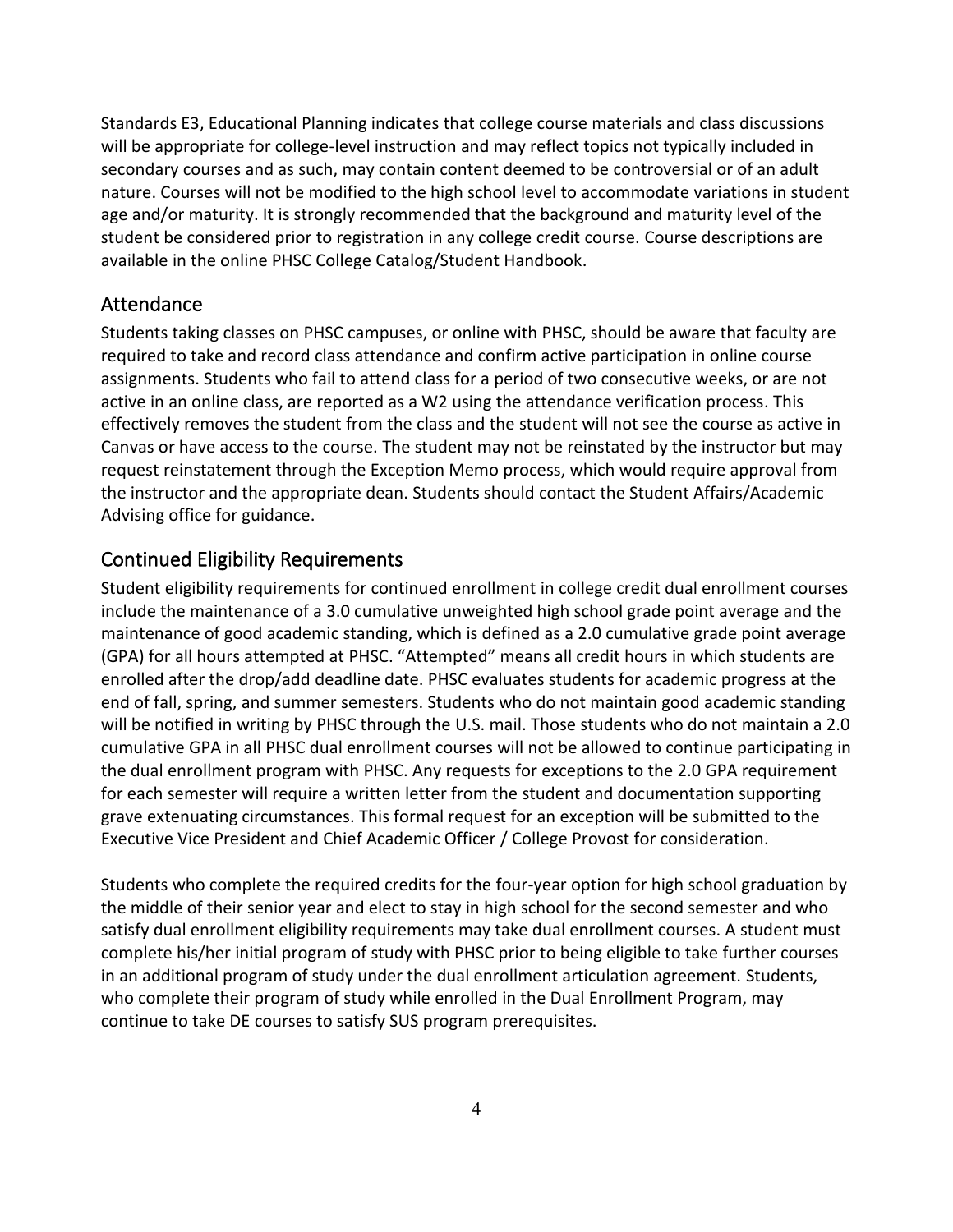### Delineation of Courses and Programs Available to the Student:

Once enrolled as a dual enrollment student pursuant to this Agreement, the student shall be eligible to register for any course or courses, except for developmental courses and physical education skills courses, included on the Dual Enrollment Course-High School Subject Area Equivalency List provided the student has met any prerequisite requirement noted in the course description. To access Dual Enrollment information, visit, the Florida Department of Education website. This listing shall be updated from year to year and courses may be added to the list or deleted from the list at the sole discretion of PHSC.

Limited access programs (Dental Assisting, Dental Hygiene, Paramedic, Practical Nursing, Radiography, Registered Nursing, Surgical Technology, Law Enforcement, Corrections, Fire Academy, and Professional Pilot) are not eligible for dual enrollment.

Three-credit (or equivalent) postsecondary courses taken through dual enrollment shall be awarded at least 0.5 high school credits (postsecondary courses offered for fewer than three (3) credits may earn less than 0.5 high school credit), as an elective.

*Please note: PSY X012 "Introduction to Psychology" is offered or accepted by all institutions as part of their general education programs, but is a high school elective, and therefore not included on this list.*

### Student Conduct

The student shall be required to meet the campus conduct and disciplinary standards set forth in the rules and policies of the College as well as in the PHSC College Catalog/Student Handbook.

Students disruptive to the learning environment may be denied dual enrollment opportunities. All dual enrollment students must agree to abide by all PHSC policies and procedures. Students understand that if they violate any items in the PHSC code of student conduct, they may be denied participation in the PHSC dual enrollment program.

### Equal Access

The District Board of Trustees of Pasco-Hernando State College shall provide equal access to and equal opportunity in admission to programs for qualified applicants without regard to race, color, age, national origin, religion, marital status, gender, gender identity, sexual orientation, disabling condition, ethnicity, pregnancy, or any other factor or condition protected by law. In addition, the college shall not solicit, collect, maintain, or utilize genetic information, as defined in Federal regulations for any purpose.

## **IV. Student Registration Procedures**

To register for a course, drop a course, or withdraw from a course, dual enrollment students must follow deadline dates published in the academic calendar located in the online PHSC College Catalog/Student Handbook. Students should contact the Academic Advising office on any PHSC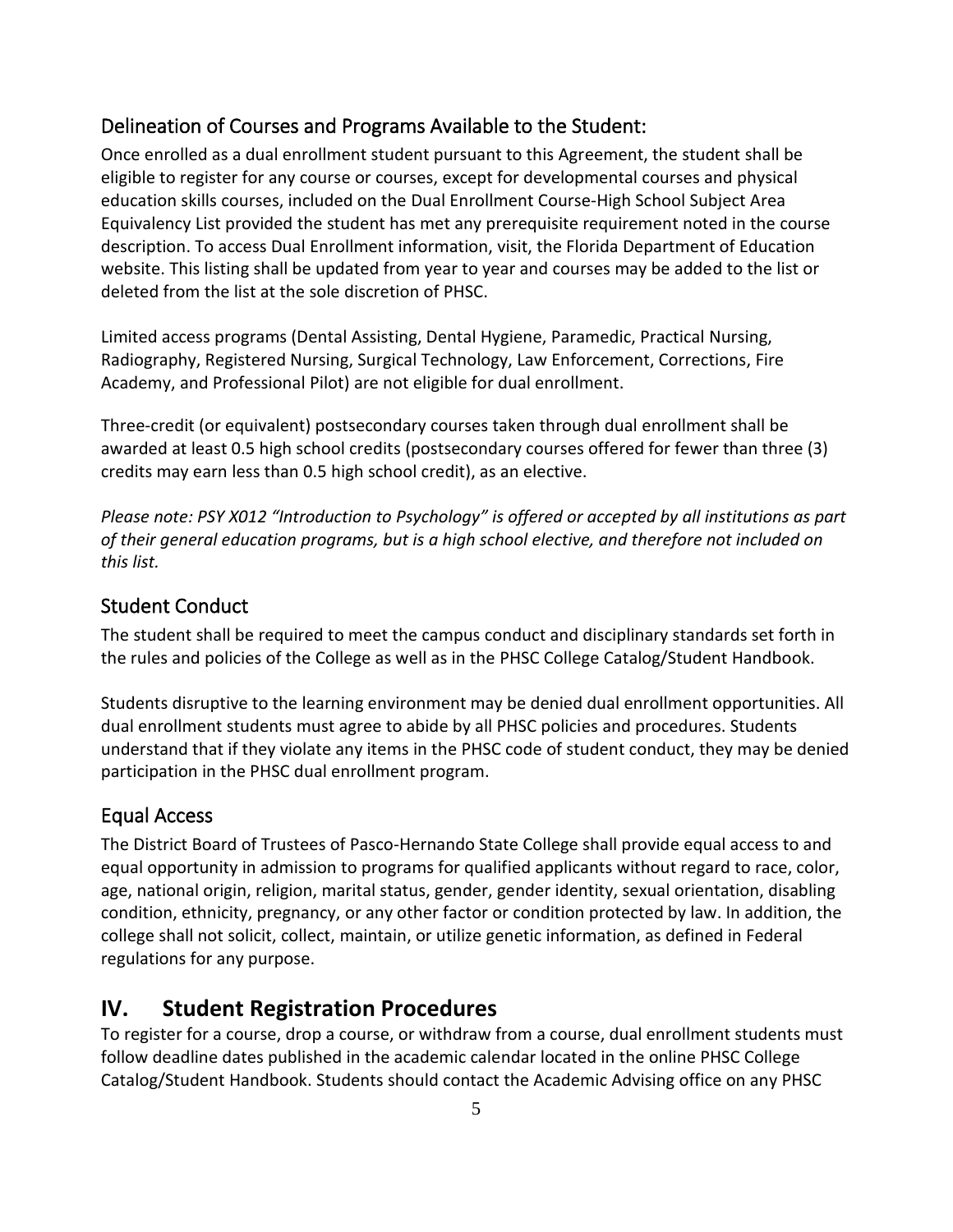campus for guidance to be sure they are using the most up-to-date processes.

**Students may only request overrides into full class sections if they are in their final semester of the AA degree and the course is required for graduation.**

## **V. Responsibilities of PHSC**

PHSC shall be responsible for providing the following educational services for the benefit of the students enrolled pursuant to this Agreement:

- a. qualified faculty who meet the criteria and guidelines of the Southern Association of Colleges and Schools Commission on Colleges,
- b. instructor evaluation and instruction quality assurance in accordance with the rules and procedures as adopted by PHSC and as amended from time to time,
- c. curriculum development and evaluation, textbook selection, and course assessment in accordance with the rules and procedures as adopted by PHSC and as amended from time to time,
- d. assistance with student application and registration procedures and providing appropriate placement testing and test evaluation. Students taking the common placement test are limited to two attempts at PHSC or as stipulated by Florida Statutes and/or the Florida Administrative Code,
- e. student academic and career advisement and assistance with course selection as requested by the student, and
- f. maintenance of student records and transcripts and forwarding of such records and transcripts upon proper authorization of the student or the legal guardian of the student as appropriate.

All the services to be performed by PHSC shall be provided either at the campuses of PHSC, or virtually, in accordance with all applicable rules and procedures of the College, and with the information contained in the PHSC College Catalog/Student Handbook. The grading policy and attendance policy of every course offered pursuant to this Agreement shall be consistent with the policies contained in the PHSC College Catalog/Student Handbook.

## **VI. Responsibilities of the School and/or Student**

### Instructional Materials and Fees

The School and/or the student shall be responsible for providing all required textbooks and other instructional materials needed by the student for any course taken pursuant to this Agreement.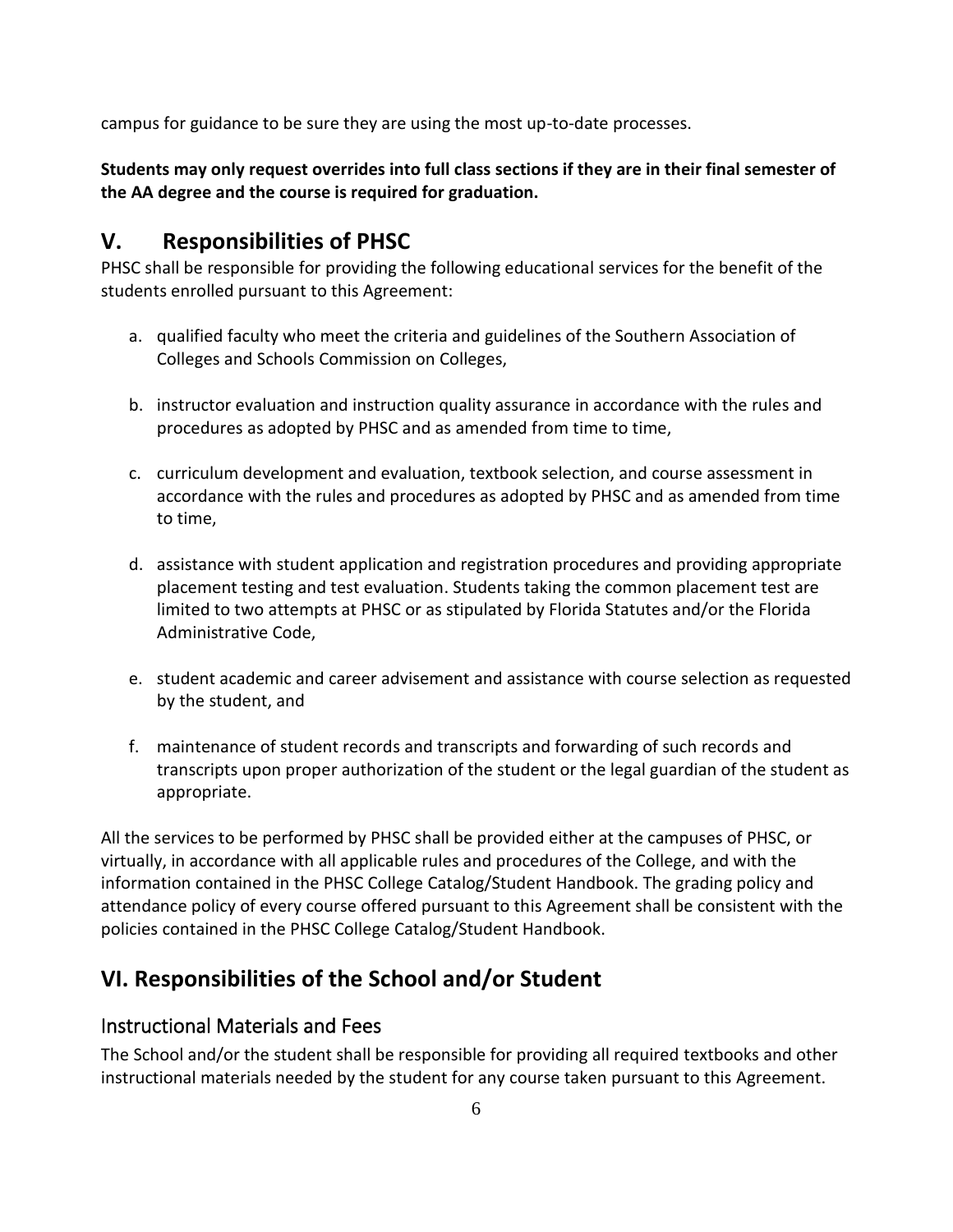There shall be no cost to the School or the student for registration and laboratory fees for any course taken pursuant to this Agreement. **The costs for tuition and fees will not be passed along to the student.**

#### Transportation

The School and/or the student shall be responsible for providing transportation for the student to and from any campus of PHSC.

#### Services for Students with Disabilities

Qualified students with disabilities who wish to receive accommodations will provide appropriate documentation relevant to the student's disability that meets PHSC's published guidelines to the College's Office of Student Accessibility Services that will review the documentation provided, determine whether the student is eligible to receive accommodations and will then arrange for approved accommodations to be provided. Any costs for interpreters for students with a hearing impairment will be paid 50% by the school and/or the student and 50% by PHSC for classes taken at any PHSC campus. Any costs for students with visual impairments will be paid 50% by the school and/or the student and 50% by PHSC for classes taken at any PHSC campus.

### **VII. Tuition Costs & Dispute Resolution**

For non-public private school students who attend classes on the PHSC campuses or through distance education, the College will submit an invoice representing the amount of tuition per credit hour aggregated by the total number of dual enrollment credits being taken on the College's campuses. The tuition shall be the standard tuition rate for Florida College System institutions as established by the 2021 – 2022 General Appropriations Act. The invoice will contain the names, student identification numbers, course numbers and titles, and credit hours for each dual enrolled student and will be submitted no later than 15 days following the last day of the "Drop" period for that semester. All amounts shall be remitted to the College by the School not more than 30 days after the date of submission of the invoice. Such invoices and payments may be submitted electronically. In the event the School disagrees with the amount invoiced, it shall pay the amount it agrees is due within the time proscribed herein and shall notify the College, in writing, of the basis for disputing the remaining balance. The parties agree to meet and resolve the disagreement as soon as practicable before the end of the College semester for which the invoice was submitted. These timelines shall apply to any terms, full or mini, in which dual enrollment students may be enrolled.

In the event of a dispute of any or all of an invoice submitted hereunder, the parties agree that the dispute is best resolved between them without involving third parties, including mediators, arbitrators, or the judicial system. To resolve disputes, the parties agree that each will appoint an administrator who is familiar with the terms and implementation of the dual enrollment agreement. These individuals shall meet within 10 days of notice to the other of a dispute and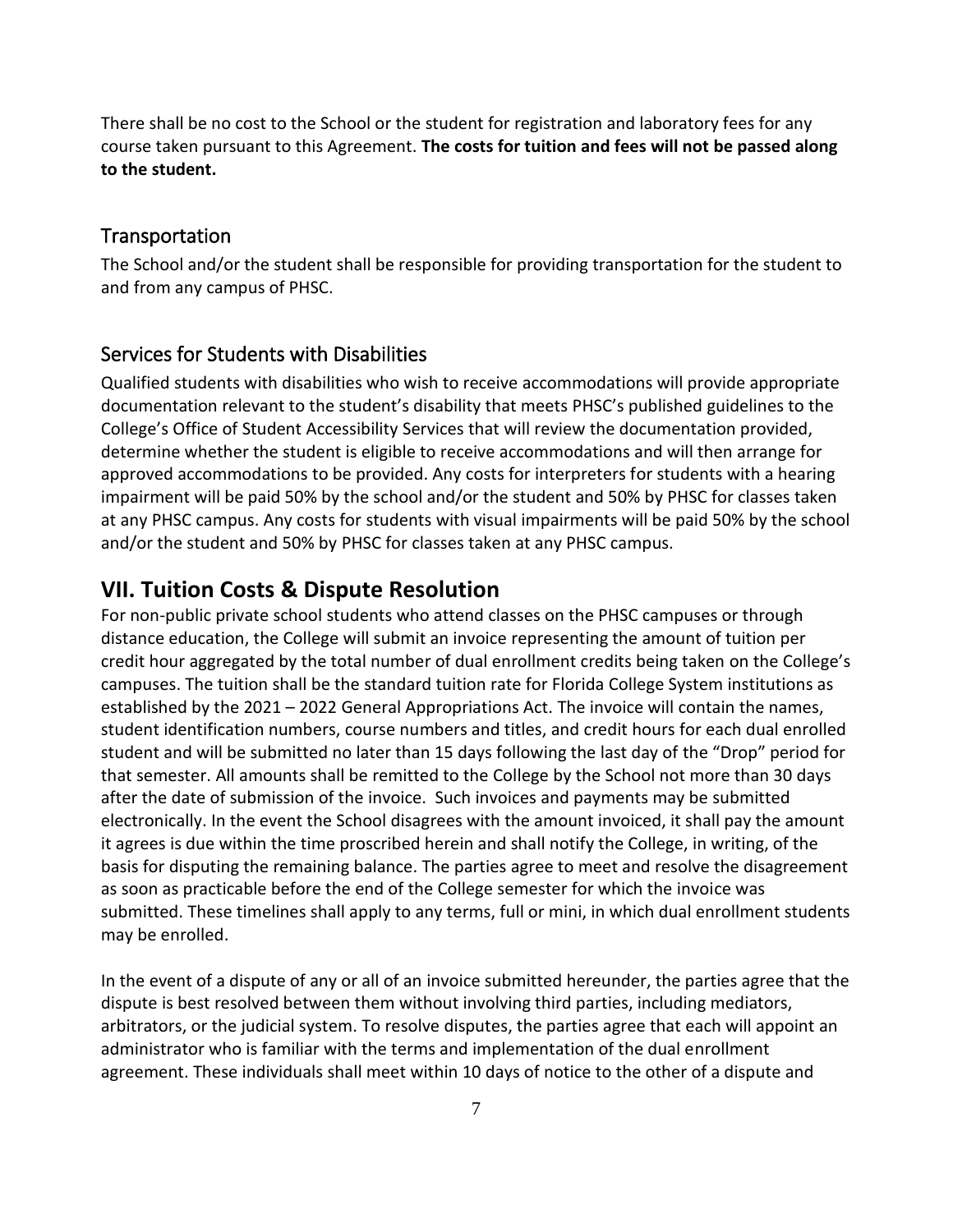attempt to resolve the issues. Each administrator so appointed shall appear at the meeting with full authority to resolve the issue. In the event the appointed administrators determine that they are unable to reach an agreement, then the School Principal/Director and the President of the College shall meet and resolve the issue. The School Principal/Director and President may bring such administrators as they deem appropriate to the resolution meeting. In the event no resolution is achieved at this level then either party may elect to file a civil action in the appropriate Court.

In the event the School does not respond to the submission of an invoice and does not pay the balance due by the prescribed deadline, the College may restrict students from the School from registering for further classes. In addition, if students from the School have already registered for classes, they may be removed. In this situation the College may choose not to enter into future articulation agreements with the School.

### **VIII. Miscellaneous Provisions**

This Agreement shall be construed in accordance with the laws and rules of the State of Florida, and any litigation arising under this Agreement shall be brought in Pasco County, Florida.

If a party to this Agreement waives a provision or condition of this Agreement for any reason, whether intentional or unintentional, such a waiver shall not be deemed a permanent waiver or a modification of this agreement, and such party may insist on full compliance in the future. This Agreement may not be amended or modified except in a written document signed by the parties to the Agreement.

School hereby covenants and agrees to indemnify and hold harmless and defend PHSC and its respective employees and agents from and against any and all claims, losses, liens, fines, demands, suits, actions, taxes, penalties, expenses, assessments, premiums or liability and settlements of any kind or nature, arising from or in any way connected with this Agreement, or any of the rights and responsibilities required, or referred to, in this Agreement, including reasonable attorneys' fees, expert witness fees, and court costs. These indemnifications shall survive the term and any renewals of this Agreement.

In accordance with Section 768.28, F.S., PHSC assumes liability for personal injury and property damage attributable to its negligent or wrongful acts or omissions and its officers, employees and agents while acting within the scope of their employment or service. Nothing contained herein shall be construed or interpreted as (1) denying to either party any remedy or defense available to such party under the laws of the State of Florida; (2) the consent of the State of Florida or its agents and agencies to be sued; or (3) a waiver of sovereign immunity of the State of Florida beyond the waiver provided in Section 768.28, F.S.

### **IX. Dual Enrollment Transfer Guarantees**

The dual enrollment program at PHSC is an opportunity to take challenging courses and accelerate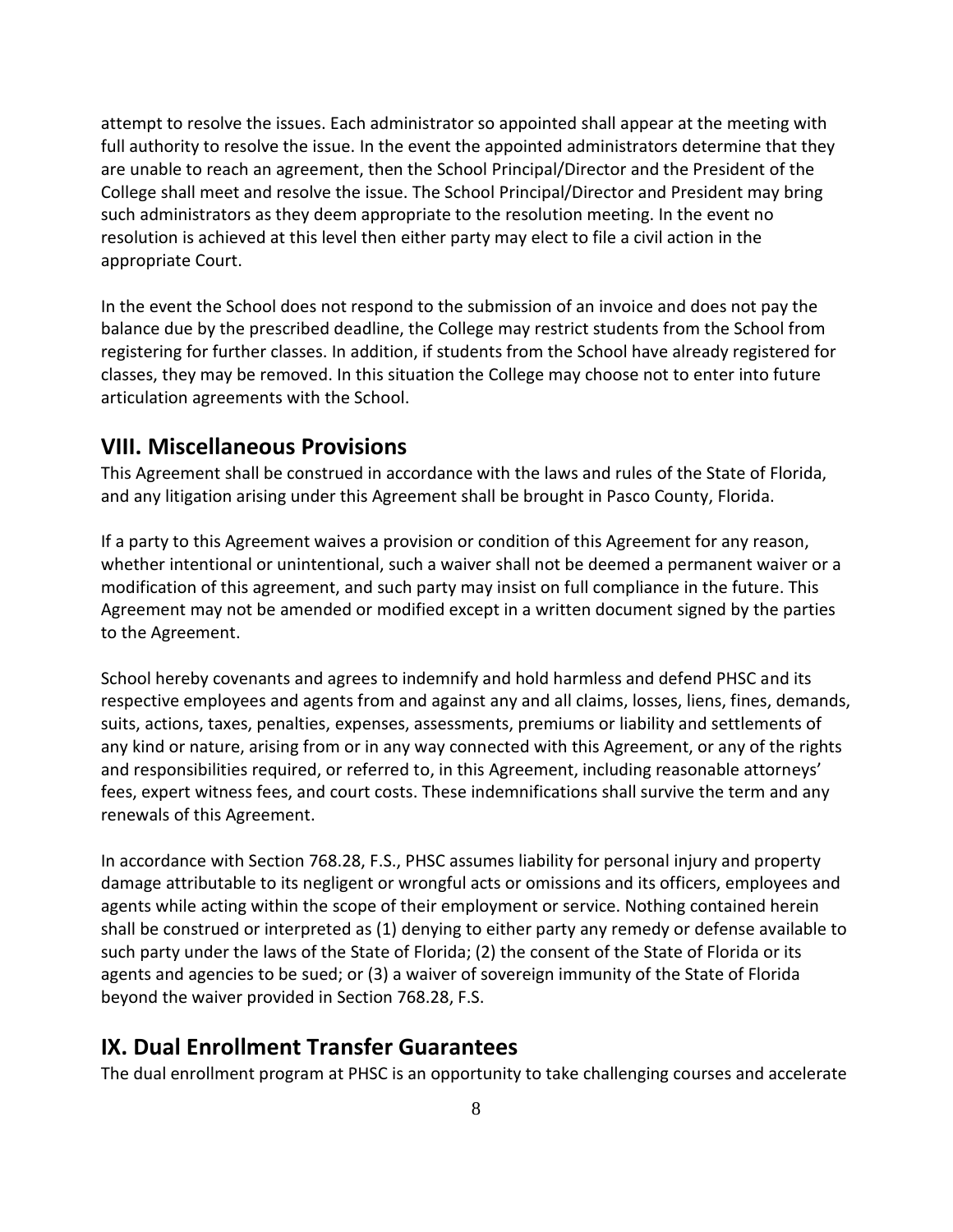educational opportunities. With hundreds of dual enrollment courses available, there is great potential to further engage and motivate students to pursue academically rigorous courses that capture their interests. Successful completion of dual enrollment courses allows eligible high school students to simultaneously earn high school core or elective credit and postsecondary credit toward a career certificate, an associate degree, or a baccalaureate degree.

Dual enrollment courses will receive the same weighting for the high school grade point average as Advanced Placement (AP), International Baccalaureate (IB), and Advanced International Certificate of Education (AICE) courses. In addition, dual enrollment courses that meet core state university admission requirements in English/language arts, mathematics, natural sciences, social sciences, or world languages shall receive the same weighting as AP, IB, and AICE courses in the calculation of the high school grade point average used for admission decisions.

Students should understand, however, that dual enrollment courses are college‐level courses, and the amount of work and rigor of content in dual enrollment courses may be much greater than in high school courses. In addition, dual enrollment course grades become a part of a student's permanent college transcript and are calculated into the student's permanent postsecondary grade point average. Poor performance in dual enrollment courses may affect university admissions and financial aid. It is important to do well in these courses to realize the benefits of dual enrollment.

Course selection is important for the dual enrollment student since different programs at a college require different courses to complete the certificate or degree. By choosing courses wisely, students can reduce the time it takes to complete a program after high school graduation. Some students are even able to complete their college certificate or degree at the same time they graduate from high school. Students who do not know what they want to study in college should consult with an advisor to consider focusing on completing general education requirements in communications, mathematics, social sciences, natural sciences, and humanities. All degree programs require general education coursework and, while there is some variation from institution to institution, there are general education courses that are common among most, if not all, institutions.

Florida dual enrollment college credit will transfer to any Florida public college or university offering the Statewide Course Numbering System course number and must be treated as though taken at the receiving institution. However, if students do not attend the same college or university where they earned the dual enrollment credit, the application of transfer credit to general education, prerequisite, and degree programs may vary at the receiving institution. Private and out-of-state colleges and universities may or may not grant college credit for courses taken through dual enrollment.